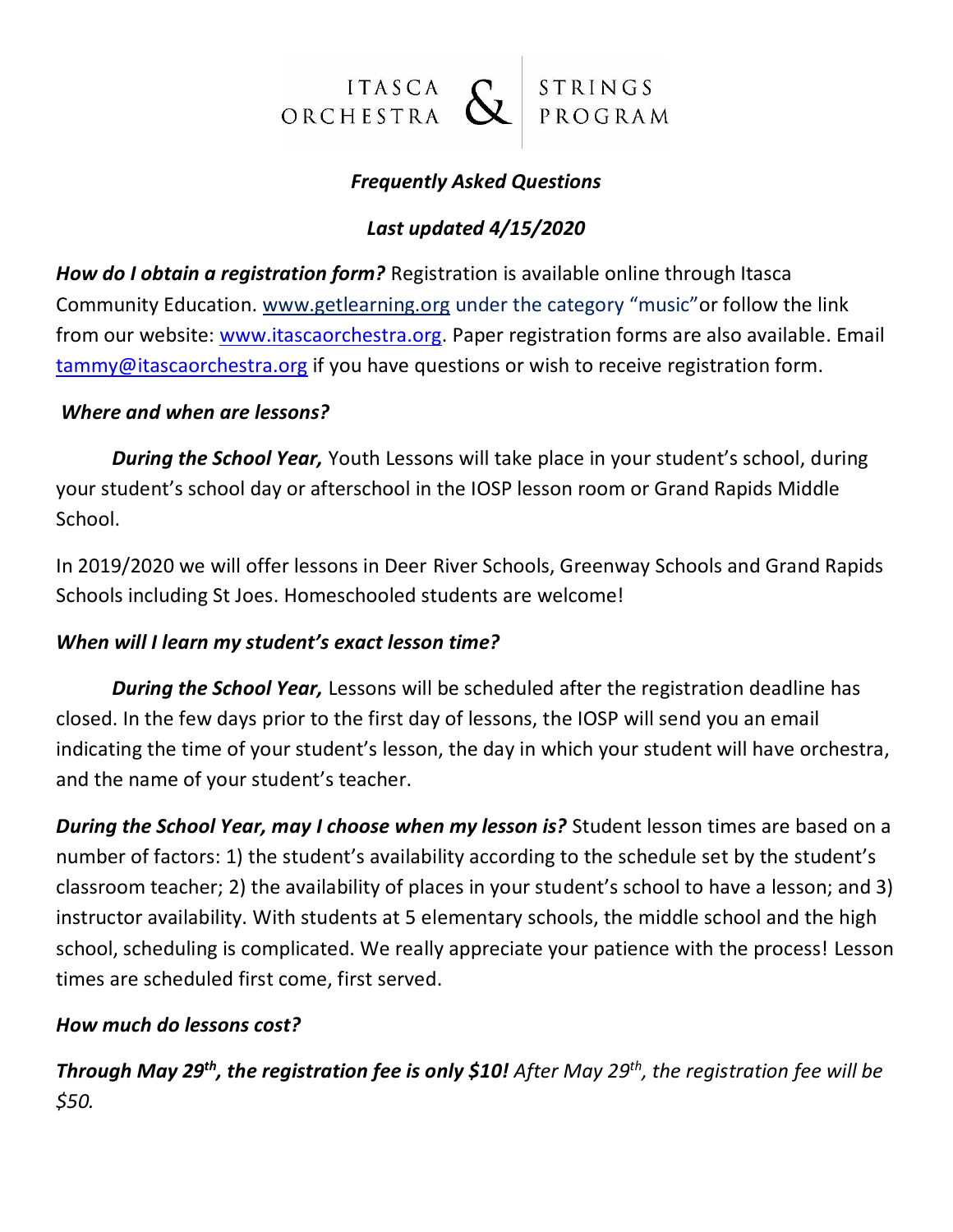Lessons for the first child paid in full are \$560 for the year. This includes lessons, orchestra rehearsals, and concerts. Our program is subsidized by individual donors, the Blandin Foundation, and Minnesota legacy funding.

Additional students in a family may register at a reduced rate of \$490/child. We allow monthly payments at a slightly higher cost. The first student will pay eight payments of \$72 and additional children in the same family will pay eight payments of \$63.

**What other expenses are there?** In the first year, all students will purchase a lesson book, Essential Elements for \$12. There is an option to purchase the book during online registration. More advanced students may need books for solos or technical work. We have purchased books that we will provide to your student and bill you for your convenience. If you prefer to purchase your own books and supplies, please let us know.

If your student is renting an instrument, the instrument will be provided with good strings, but if a string breaks during the year the student's teacher will replace the string and give the student an invoice for the string.

All students are encouraged to purchase a collapsible music stand to encourage practicing with proper posture. You can find collapsible stands on-line beginning at \$11 and up.

A shoulder rest is necessary for proper playing posture. You can purchase a shoulder rest for as little as \$15. A shoulder rest made of metal and rubber is highly recommended, but for beginners a sponge or piece of foam can also work. If your student does not have a shoulder rest, we will provide them with a foam shoulder rest and invoice you for its cost (\$5).

Instrument humidifiers (Damp-it) are provided in rental instruments. If the humidifier is lost or broken we will charge for a replacement.

Students playing a cello or bass will need a rock stop. Those are also available for purchase at checkout.

*Where are orchestra rehearsals?* Orchestra rehearsals take place at the Robert J. Elkington Middle School bandroom. Orchestra rehearsals are included in the lesson price, but participation in orchestra is optional. Your student will be placed in one of four orchestras according to their skill level.

*When does my student have orchestra rehearsal?* Please see the calendar on our website: [www.itascaorchestra.org.](http://www.itascaorchestra.org/)

Chamber Orchestra (advanced group) Mondays at the Reif Center 3:30-4:30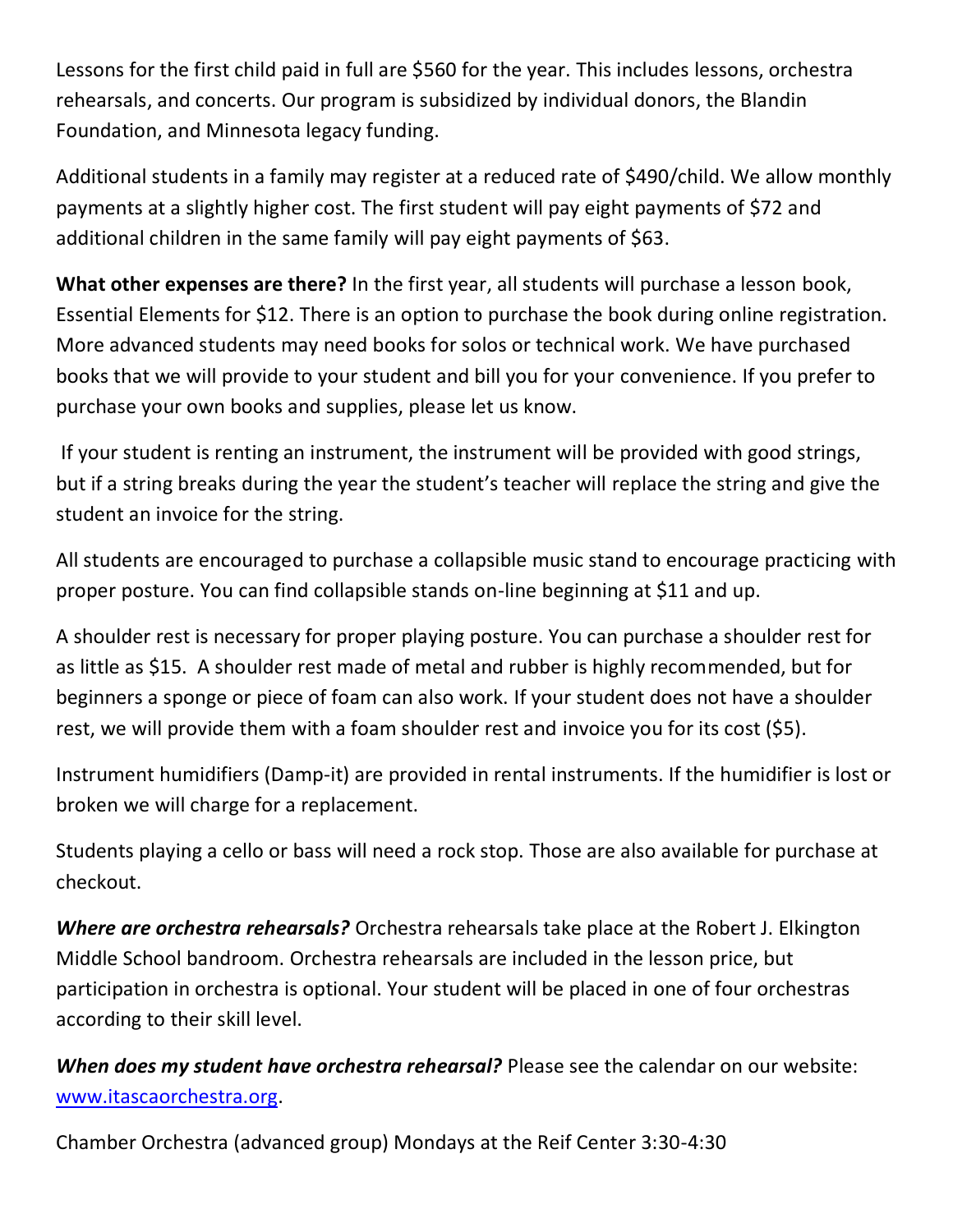Prelude Orchestra (beginner group) – Tuesdays at RJEMS 3:30-4:30 Overture Orchestra (2nd group) Wednesdays at RJEMS 2:45-3:45 Intermezzo Orchestra (3rd group) Thursdays at RJEMS 3:30-4:30

**Who do I contact if my student is going to miss a lesson or rehearsal?** Please contact your instructor via email if our student will miss a rehearsal or a lesson. Notifying your instructor ahead of time is a huge help and greatly appreciated!

*Do you offer make up lessons if my student misses a lessons?* Make up lessons will only be given if a teacher misses a lesson.

# *Do you have instruments available to rent?*

*During the School Year,* Yes, the IOSP has instruments available to rent at affordable prices. Our IOSP instructors will determine what size your student needs at either our open house, or at your student's first lesson. Rental instruments do not include shoulder rests for violin and viola players. A shoulder rest is necessary for proper playing posture.

*I am renting and instrument, do I need to go to the IOSP office to pick it up before the first lesson?* Instruments will be distributed at our open house. If you miss the open house, your instructor will bring your students instrument to their first lesson.

What should I keep in mind if I decide to buy an instrument? When it comes to buying a string instrument, the saying about "you get what you pay for" is true. The IOSP highly recommends investing in a quality hard shell case, especially for cellos and basses.

*My instrument is broke what do I do?* If you have a rental instrument, let an IOSP instructor or call/email the IOSP office to let us know so we can set your student up with a different rental instrument. Return the damaged instrument to the IOSP office. We will have the instrument repaired. You will be charged for the repair. To avoid this, please stress the importance of good instrument care including using the humidifier in dry weather and keeping the instrument in its case when it is not being used. (See instrument rental information)

If you own your own instrument, the IOSP office can give you the name of the individuals to whom the IOSP sends instruments for repair.

*My instrument is out of tune! What do I do?* (To be answered by our Instructors)

What happens if I leave my instrument in the car in extreme cold and heat? Your instrument will crack. A quick run into the grocery store can become very expensive.